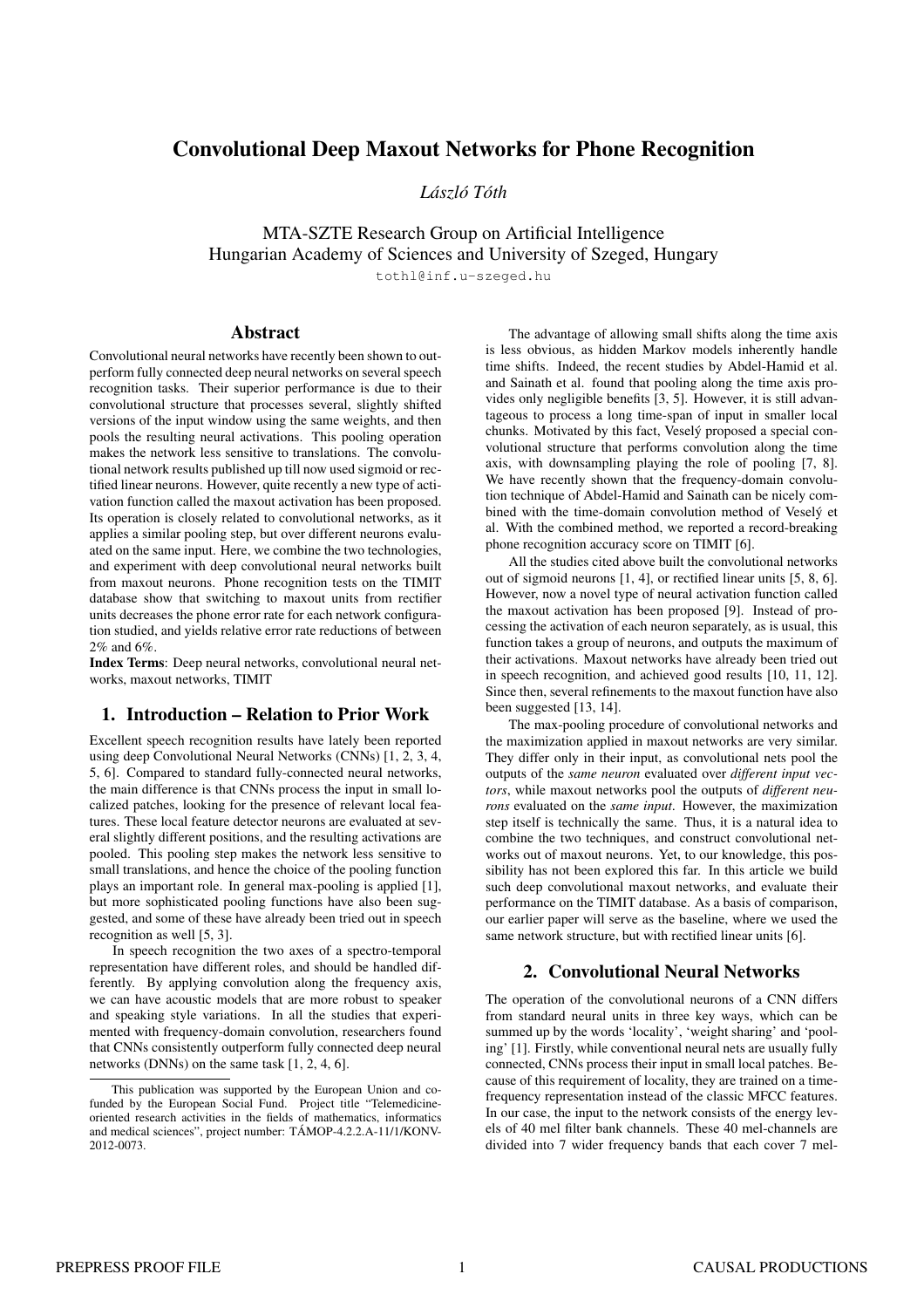

Figure 1: (a) Convolutional neurons pool the results of processing different input blocks using the same weights (weight sharing is indicated by dashed lines). (b) Maxout networks pool the results of processing the same input data using different weight vectors. (c) The proposed convolutional maxout network performs both types of pooling jointly, in one go.

channels. The input is processed in 17-frame blocks along the time axis, so each convolutional neuron operates on a 7x17 spectro-temporal window.

Secondly, the convolutional units get evaluated on several, slightly shifted versions of their input window. These blocks are processed using the same weights, which feature is referred to as 'weight sharing' (see Fig. 1a). In speech recognition experiments the shifting is usually applied only along the frequency axis. In our implementation, the amount of shifting will be measured in mel channels. For example, a pooling size  $r$  will mean that the convolutional units process  $r$  versions of their input window shifted by  $0, 1, \ldots, r-1$  mel banks.

Thirdly, the neural activations got at the various positions are turned into one value in the 'pooling' step. Several strategies exist for this, the classic one being max-pooling [1], but other, more sophisticated pooling formulas have also been proposed. For example, Abdel-Hamid et al. investigated weighted softmax pooling  $[3]$ , while Sainath et al. studied p-norm pooling and stochastic pooling [5]. However, they did not achieve significantly better results with these methods than those with simple max-pooling. Here we will apply max-pooling, because of its similarity with the maxout activation function.

Having discussed the operation of convolutional neurons, let us describe the structure of the whole network. First, each spectral band is processed by a set of convolutional neurons. There are two strategies for combining the information got from the neurons assigned to different spectral regions. Abdel-Hamid et al. argue that the spectral phenomena occurring in different spectral regions are different, and so they apply weight sharing in a limited way, only within the spectral bands [1]. However, Sainath et al. showed that full weight sharing may also give similarly good results [5]. Here we apply limited weight sharing, so our models assign different sets of neurons to the seven spectral regions. Their output is concatenated and processed further by three additional, fully connected layers. We should mention here that it is also possible to stack several convolutional layers on each other. For example, Sainath et al. achieved the best performance with a model of 2 convolutional layers plus 4 fully connected layers [5].

#### **2.1. Convolution along the time axis**

The early studies on CNN-based speech recognition applied convolution just along the frequency axis [1, 4]. The advantage of extending the convolution to the time axis as well is less obvious, as hidden Markov models inherently handle time shifts. Recently, both Abdel-Hamid et al. and Sainath et al. experimented with convolution along time, and the improvements indeed proved negligible [3, 5].

Independently of these teams, Vesely et al. developed a ´ different network architecture that performs convolution along time [7, 8]. This architecture was motivated by the success of hierarchical ANN models, where a neural network is trained on a block of acoustic feature vectors, and then a second network is trained on a block of posterior output vectors got from the first network [15, 16]. Veselý showed that even better results can be obtained if the two networks are trained as one unit, by propagating the error down from the upper to the lower network. In this hierarchical model the lower sub-network processes only a subset of the input of the whole, joint structure, so the requirement of locality is fulfilled. Several, shifted versions of the local input window get processed using the same sub-network, so weight sharing is also present. Lastly, the output of these local sub-networks is downsampled before being combined by the higher-level layers. Hence, this model can indeed be called convolutional if we regard downsampling as a special kind of pooling function. As we got good results with this sort of architecture earlier [8], we will use it here as well. However, our goal here is to exploit the similarity between max-pooling and maxout units. Since Veselý's model has no actual pooling procedure, in this study we will prefer to interpret this technology as a refined hierarchical model rather than a convolutional model.

#### **3. Maxout Neural Networks**

The output of a classic perceptron-type neuron is defined as

$$
o = \phi(z), \qquad z = \mathbf{w} \cdot \mathbf{x} + b \enspace .
$$

That is, first the linear activation  $z$  of the neuron is calculated from the input vector  $x$ , the weight vector  $w$  and the bias term  $b$ , and then  $z$  gets transformed by the nonlinear activation function  $\phi$ . In conventional networks the sigmoid function is used as  $\phi$ , but recently novel types of functions such as the rectifier function  $max(z, 0)$  have been proposed for this purpose [17]. In speech recognition, rectified linear (ReLU) units were found to be efficient building blocks for deep neural network based acoustic models [18, 19, 20, 21].

Goodfellow et al. suggested generalizing the rectifier function so that the maximum is taken over the linear activation of several neurons [9]. That is, the proposed maxout function divides the  $N$  neurons of a given layer into  $L$  groups of size  $K$  $(N = K \cdot L)$ , and the output of the *l*th group is calculated as

$$
o_l = \max_{k=0}^{K-1} z_{lK+k}, \qquad l = 0, ..., L-1.
$$

Several studies have already investigated the applicability of the maxout activation in speech recognition. All these studies found that maxout networks perform better or at least no worse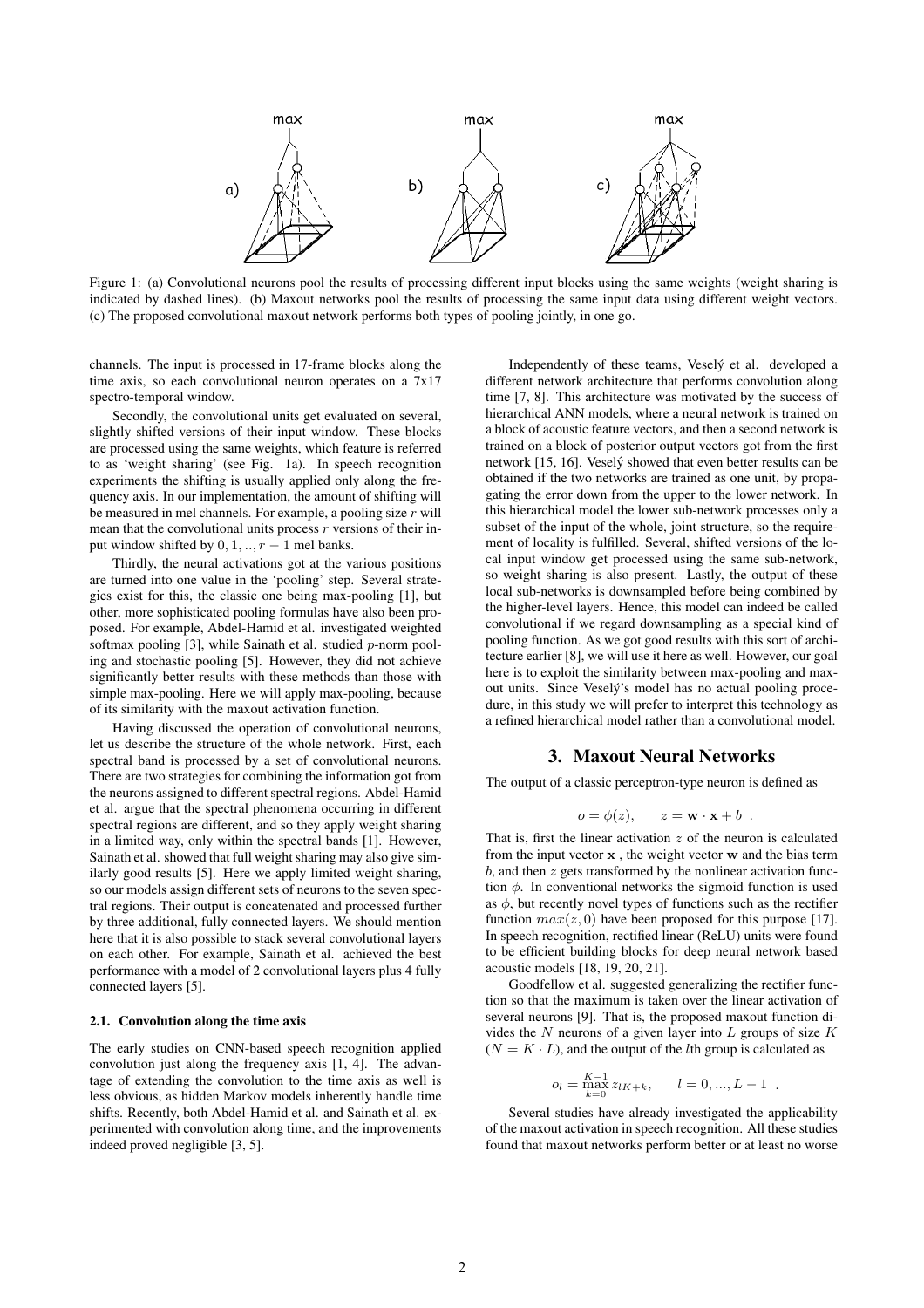| Network type and  | frame error | phone error |           |
|-------------------|-------------|-------------|-----------|
| training method   | on dev. set | dev. set    | core test |
| ReLU              | 36.4%       | 18.6%       | 20.6%     |
| maxout            | 35.3%       | 17.4%       | 20.1%     |
| 2-norm, DPT       | 37.5%       | 17.5%       | 20.3%     |
| maxout, DPT       | 35.0%       | 17.1%       | 19.4%     |
| maxout, mixed DPT | 34.2%       | 17.0%       | 19.5%     |

Table 1: Phone error rates of fully connected ReLU, maxout and 2-norm networks consisting of 4 hidden layers.

than ReLU networks, and the biggest gains were reported under low-resource conditions [10, 11, 12]. However, they also observed that the maxout function is inclined to overfit the data, as the gradient is propagated back only to the neuron that gave the largest activation. One possible remedy is to apply stochastic pooling, which chooses its output (and hence the backpropagation path) randomly, with a probability proportional to the value of the corresponding activation [14]. Another solution is to refine the pooling function itself. Zhang et al. found that  $p$ -norm pooling gives better results than those for max-pooling [13]. One possible explanation is that  $p$ -norm acts as a smoothed version of max-pooling, where all the pooled units contribute to the result, and also get updated proportionally to their contribution.

Notice that the pooling performed by the maxout function is technically the same as the pooling step applied in convolutional networks. The difference is that in convolutional networks the pooling is performed over neurons that process *different input* vectors using the *same weights*, while in maxout networks it is applied over *different neurons* that process *the same input* (compare Figs. 1a and 1b). However, the pooling operator does not need to know how the actual values to be pooled were obtained. Hence, it is a natural idea to implement a convolutional layer of maxout units, where the two pooling operations are performed in one go, as illustrated in Fig. 1c. In this study we investigate this technology.

## **4. Experimental Settings**

The results we report are phone recognition error rates on the well-known TIMIT database. The training set consisted of the standard 3696 'si' and 'sx' sentences, while testing was performed on the core test set (192 sentences). A random 10% of the training set was held out as the 'development set', which was used for validation purposes, and for tuning the metaparameters. In all our experiments we used a phone bigram language model estimated from the training data. To get framelevel labels for training, forced alignment was performed with a conventional context-dependent HMM of 858 tied states. These were derived from the 61 phone labels, and they were mapped to the usual set of 39 labels in the evaluation phase. To remain consistent with earlier studies on TIMIT (e.g. [22]), the language model weight and the phone insertion penalty parameters were not tuned, but were just set to 1.0 and 0.0, respectively.

For preprocessing we used the output of 40 mel-scaled filters and the overall energy, along with their  $\Delta$  and  $\Delta\Delta$  values, altogether yielding  $41 \cdot 3 = 123$  features per frame. The same input representation was employed in many previous studies on TIMIT [22, 20, 6, 1]. As input, the fully connected network configurations were trained on 17 consecutive frames of these 123 spectral features. In the case of convolutional networks, the 40 spectral channels were divided into 7 wider frequency bands, which contained 7 mel channels and overlapped by 2 channels

| group size | layer size | dev. error | test error |
|------------|------------|------------|------------|
|            | 2714       | $17.0\%$   | 19.5%      |
|            | 3204       | $16.9\%$   | 19.3%      |
|            | 3584       | $17.0\%$   | 19.3%      |
|            | 3890       | $17.2\%$   | 19.6%      |

Table 2: The effect of the group size on the performance of the maxout network.

(following our earlier study [6]). Each convolutional neuron operated on 17 frames of data coming from one spectral band. For each band, the corresponding 7 mel-channel energy values were extended with the frame-level energy and the derivatives of all these features [1]. This in total gave an input vector of  $17 \cdot 8 \cdot 3 = 408$  features per spectral band.

All network configurations were trained using semi-batch backpropagation, the batch size being 100. The training target function to be optimized was the standard frame-level crossentropy cost. The initial learn rate was set to 0.001 and held fixed while the error on the development set kept decreasing. Afterwards it was halved after each iteration, and the training was halted when the improvement in the error was smaller than 0.1% in two subsequent iterations.

### **5. Results and Discussion**

#### **5.1. Deep maxout networks**

First we sought the best way of training fully connected deep maxout networks, without any convolution being involved. For comparison, a similar ReLU network served as the baseline. This network contained 4 hidden layers with 2000 ReLU neurons per layer [20]. In the first experiment, the ReLU units were replaced by maxout units, using a group size of 2. As maxout units give one output per group and not per neuron, we had to increase the number of neurons per layer to 2714, in order to keep the number of free parameters (weights) the same.

The results we got are listed in Table 1. The first two rows show that maxout networks can indeed significantly outperform ReLU units when using the same simple backpropagation training method. We should add, however, that in the case of the maxout net we had to apply a large momentum (of 0.9) for the good results, while the ReLU network showed no improvement with the use of momentum. The relative error reduction achieved by switching from ReLU to maxout units was 6.5% on the development set and 2.4% on the core test set.

We also performed some experiments with the 2-norm pooling method proposed by Zhang et al. [13]. Unfortunately, we did not get better results with the 2-norm function than with maxout. Our impression was that the normalization layer they apply plays a critical role, and it was not part of our implementation. Also, we achieved reasonable results with the 2-norm function only when applying discriminative pre-training (DPT) [23]. This method builds the network layer by layer, running the backpropagation training for a couple of epochs after the addition of each layer. The third row of Table 1 shows the best result we could obtain with 2-norm networks using DPT. Surprisingly, while the frame error rate attained is much worse than that of maxout, the phone error rates are practically the same.

Next, we wondered whether DPT would also improve the maxout scores. As can be seen in the fourth row, it gave only a slight decrease in the error rate on the development set, though the improvement on the test set is notably larger. Compared to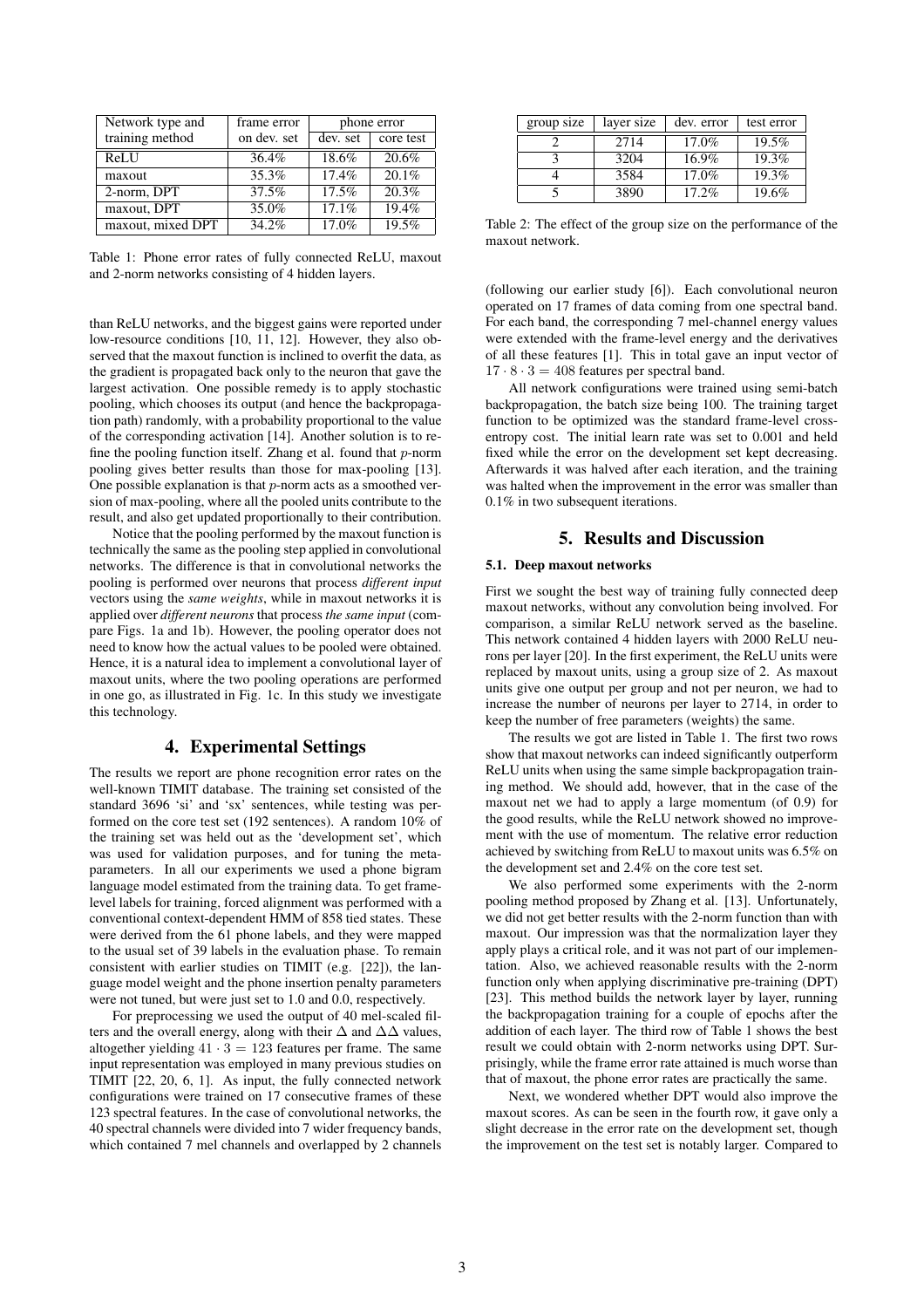

Figure 2: The effect of pooling size on the phone error rate.

the ReLU network, the relative error reduction with this model is 8% on the development set and 5.8% on the test set.

Lastly, we tried to combine the good convergence property of maxout with the smoother behavior of 2-norm. For this purpose, during pre-training, we applied 2-norm pooling instead of max-pooling for random training instances, with a probability of q. We hoped that this stochastic addition of the 'flavor' of the smoother 2-norm function to the maxout target function would help the training process avoid local minima. The best results were obtained when setting  $q$  to 0.2. As the last row of Table 1 shows, this mixed pre-training method achieved a much better frame error rate than either maxout or 2-norm pretraining. Though the drop of frame error rate is not reflected in the phone-level errors, we opted for using this pre-training method in all the subsequent experiments.

Next, we experimented with varying the group size. We were careful to keep the number of parameters the same, so more neurons were allowed for larger group sizes. As Table 2 shows, we observed no significant changes in the error rate on the development set, so we decided to use a group size of 2. Other researchers also found this group size to be the best [10, 14, 12], with the exception of Zhang, who reported 10 to be the best group size for 2-norm networks [13].

#### **5.2. Convolutional deep maxout networks**

In the next experiment, the lowest layer of our deep maxout network was replaced by convolutional units. For this purpose, the input was divided into 7 frequency bands, as was explained in Section 4. To keep the number of parameters the same as it was in the fully connected case, 756 convolutional maxout neurons (with group size of 2) were assigned to the processing of each band. The remaining 3 layers of the convolutional network consisted of fully connected maxout neurons. For more details on the convolutional structure see [6].

The experiments sought to answer two questions. First, just as in the fully connected case, we wondered how much gain we could obtain from switching from ReLU units to maxout units. Second, as was explained earlier, our model executes the pooling of the maxout groups and the convolutional outputs jointly, in one step. Thus, we were interested to see how this joint pooling performed when varying the convolutional pooling size r.

Fig. 2 shows the phone error rates obtained with various pooling size values. The scores of a ReLU network of the same structure and size are given as reference [6]. As can be seen, the maxout network outperformed the ReLU network for all  $r$  values. They both attained the lowest error rate on the development set at  $r = 5$ , but the scores are quite similar for all r values, for both network types and data sets. Hence, the joint pooling actually worked just as well as the standard convolutional pooling performed in the ReLU network.

| Network type                  | devel. set | core test set |
|-------------------------------|------------|---------------|
| Hierarchical, ReLU            | 14.2%      | 17.6%         |
| Hierarchical, maxout          | 14.0%      | 17.0%         |
| Hierarchical, ReLU, dropout   | $13.9\%$   | $16.7\%$      |
| Hierarchical, maxout, dropout | $13.3\%$   | 16.5%         |

Table 3: Phone error rates obtained with the hierarchical model, without and with dropout.

Compared to its ReLU counterpart, the maxout convolutional network with  $r = 5$  attained a 4.3% relative error rate reduction on the development set and 2.5% on the test set. Compared to the best performing fully connected maxout network of Table 1, the convolutional structure brought a relative error reduction of about 8% for both the development and the test sets, again justifying the superiority of convolutional networks over standard fully connected nets.

#### **5.3. Constructing a hierarchical model**

In the last group of tests, the convolutional maxout network described above was turned into a Veselý-style hierarchical model [7, 8]. For this, a smaller version of the network was constructed, which processes 9 frames of data instead of 17 frames, and its uppermost hidden layer is turned into a 'bottleneck' that contains only 400 units. This network was extended by adding two more hidden layers, which concatenate five output vectors got from the bottleneck layer at five different positions, which are five frames apart. This hierarchical construct lets us expand the time span of the model considerably (in this case to 29 frames) with only a small increase in the number of weights. For more details on this technology, see our earlier article [8].

The results obtained with the hierarchical convolutional model are shown in Table 3. The difference between the ReLU and the maxout results was quite small, only 1.4% relative error rate reduction was achieved on the development set, while an error decrease of 3.4% was obtained on the core test set.

We also tried to train the two networks with the application of the dropout method [24]. Dropout was shown to work nicely with ReLU networks [18, 8, 5], and some researchers have already applied it in the training of maxout networks [12, 14]. We found that the same dropout rate of 0.25 gave the best results for both networks. As shown in Table 3, dropout yielded a somewhat smaller improvement in the case of the maxout network, but this improvement is more balanced between the development and the test sets. To our knowledge, the 16.5% we attained is currently the lowest phone recognition error rate on TIMIT.

## **6. Conclusions and Future Work**

Here, we investigated the possibility of building convolutional networks from maxout neurons. What makes this approach interesting is that the pooling operation of convolutional neurons and maxout neurons are closely related. In our solution, the two pooling procedures are executed jointly, in one step. The results of the phone recognition tests on TIMIT revealed that the proposed method works well. In summary, maxout units decreased the error rate for each network configuration examined, and yielded relative error rate reductions of 2% to 6%, compared to ReLU networks with the same size and structure.

In the future, we intend to examine more sophisticated pooling functions such as stochastic pooling  $[14]$  and p-norm pooling [13]. Also, we plan to extend the tests to larger databases to see how the proposed method works on larger tasks.